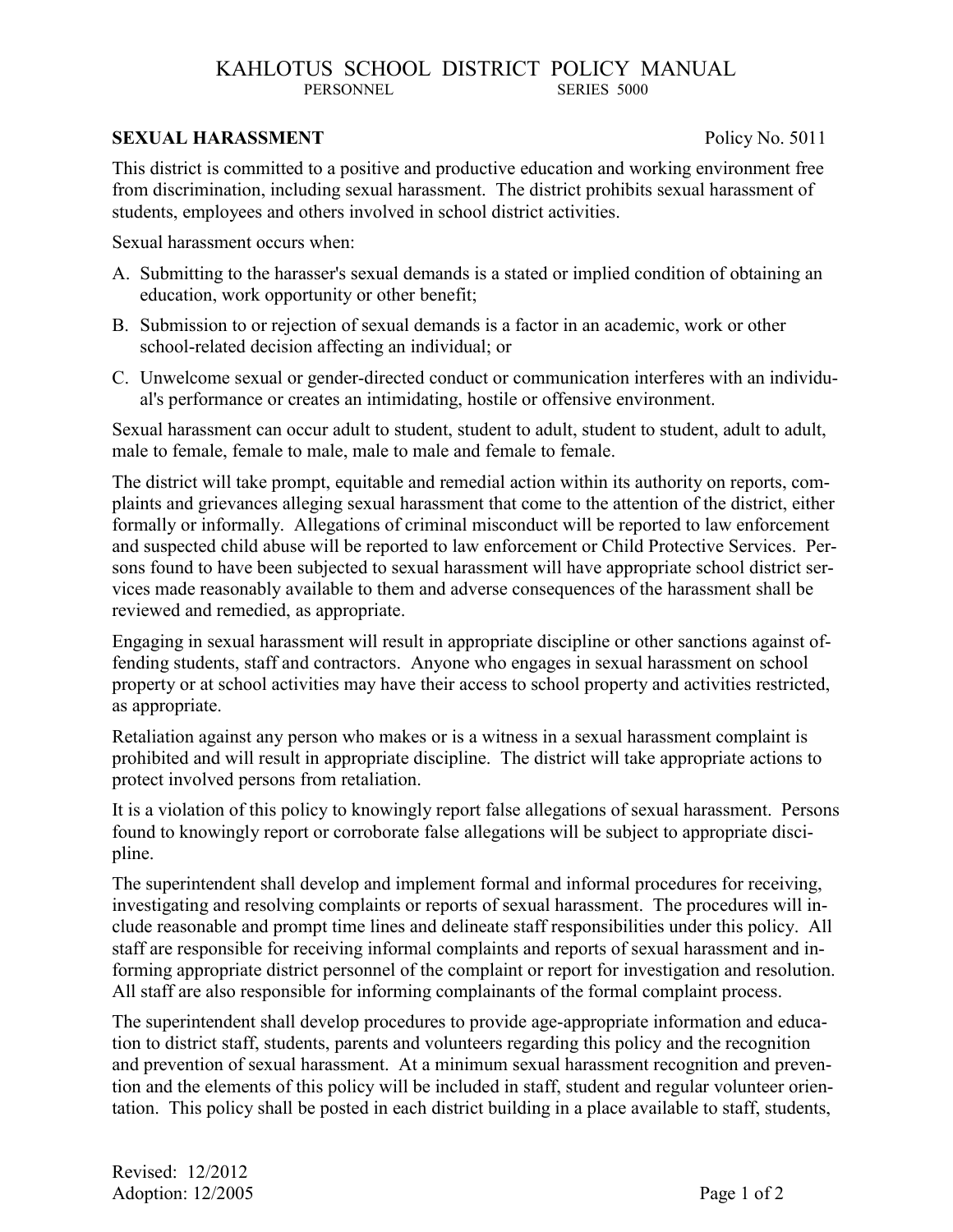# KAHLOTUS SCHOOL DISTRICT POLICY MANUAL PERSONNEL SERIES 5000

parents, volunteers and visitors. The policy shall be reproduced in each student, staff, volunteer and parent handbook.

The superintendent shall, as needed, report to the board reviewing the use and efficacy of this policy and related procedures. Recommendations for changes to this policy, if applicable, shall be included in the report. The superintendent is encouraged to involve staff, students, and volunteers and parents in the review process.

Legal References: RCW 28A.640.020 Regulations, guidelines to eliminate

discrimination — Scope

WAC 392-190-056 - 058 Sexual harassment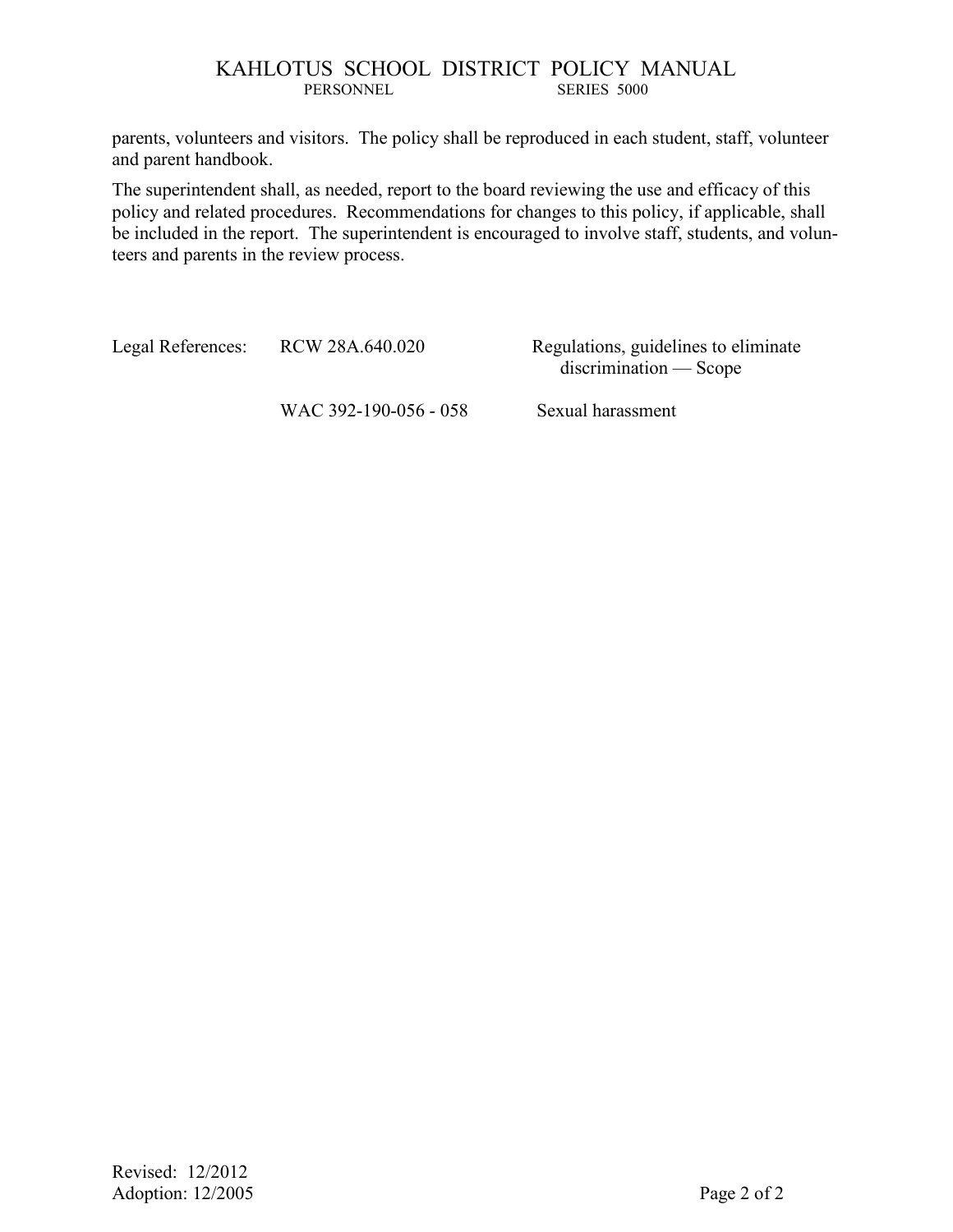#### KAHLOTUS SCHOOL DISTRICT POLICY<br>
PERSONNEL SERIES 5000 PERSONNEL

# **SEXUAL HARASSMENT Procedure No. 5011P**

### **Informal Complaint Process:**

Anyone may use informal procedures to report and resolve complaints of sexual harassment. Informal reports may be made to any staff member, although staff will always inform complainants of their right to and the process for filing a formal complaint. Staff will also direct potential complainants to an appropriate staff member who can explain the informal and formal complaint processes and what a complainant can expect. Staff will also inform an appropriate supervisor or professional staff member when they receive complaints of sexual harassment, especially when the complaint is beyond their training to resolve or alleges serious misconduct. Informal remedies include:

- A. An opportunity for the complainant to explain to the alleged harasser that his or her conduct is unwelcome, offensive or inappropriate, either in writing or face-to-face;
- B. A statement from a staff member to the alleged harasser that the alleged conduct is not appropriate and could lead to discipline if proven or repeated; or
- C. A general public statement from an administrator in a building reviewing the district sexual harassment policy without identifying the complainant.

Informal complaints may become formal complaints at the request of the complainant, parent, guardian, or because the district believes the complaint needs to be more thoroughly investigated.

# **Formal Complaint Process:**

### Level One – Complaint to District

Anyone may initiate a formal complaint of sexual harassment, even if the informal complaint process is being utilized. Potential complainants who wish to have the district hold their identity confidential will be informed that the district will almost assuredly face due process requirements that will make available to the accused all of the information that the district has related to the complaint. The district will, however, fully implement the anti-retaliation provisions of this policy to protect complainants and witnesses. Student complainants and witnesses may have a trusted adult with them during any district-initiated investigatory activities. The superintendent or designated compliance officer may conclude that the district needs to conduct an investigation based on information in his or her possession, regardless of the complainant's interest in filing a formal complaint. The following process will be followed:

- A. The compliance officer will receive and investigate all formal, written complaints of sexual harassment, or information in the compliance officer's possession that the officer believes requires further investigation. Upon receipt of a complaint, the compliance officer will provide the complainant a copy of this procedure.
- B. All formal complaints will be in writing; and will set forth the specific acts, conditions or circumstances alleged to have occurred and to constitute sexual harassment. The compliance officer may draft the complaint based on the report of the complainant, for the complainant to review and approve.
- C. . The time period for filing a complaint is one year from the date of the occurrence that is the subject matter of the complaint. However, a complaint filing deadline may not be imposed if the complainant was prevented from filing due to: 1) Specific misrepresentations by the district that it had resolved the problem forming the basis of the complaint; or 2) Withholding of information that the district was required to provide under WAC 392-190-065 or WAC 392-190-005.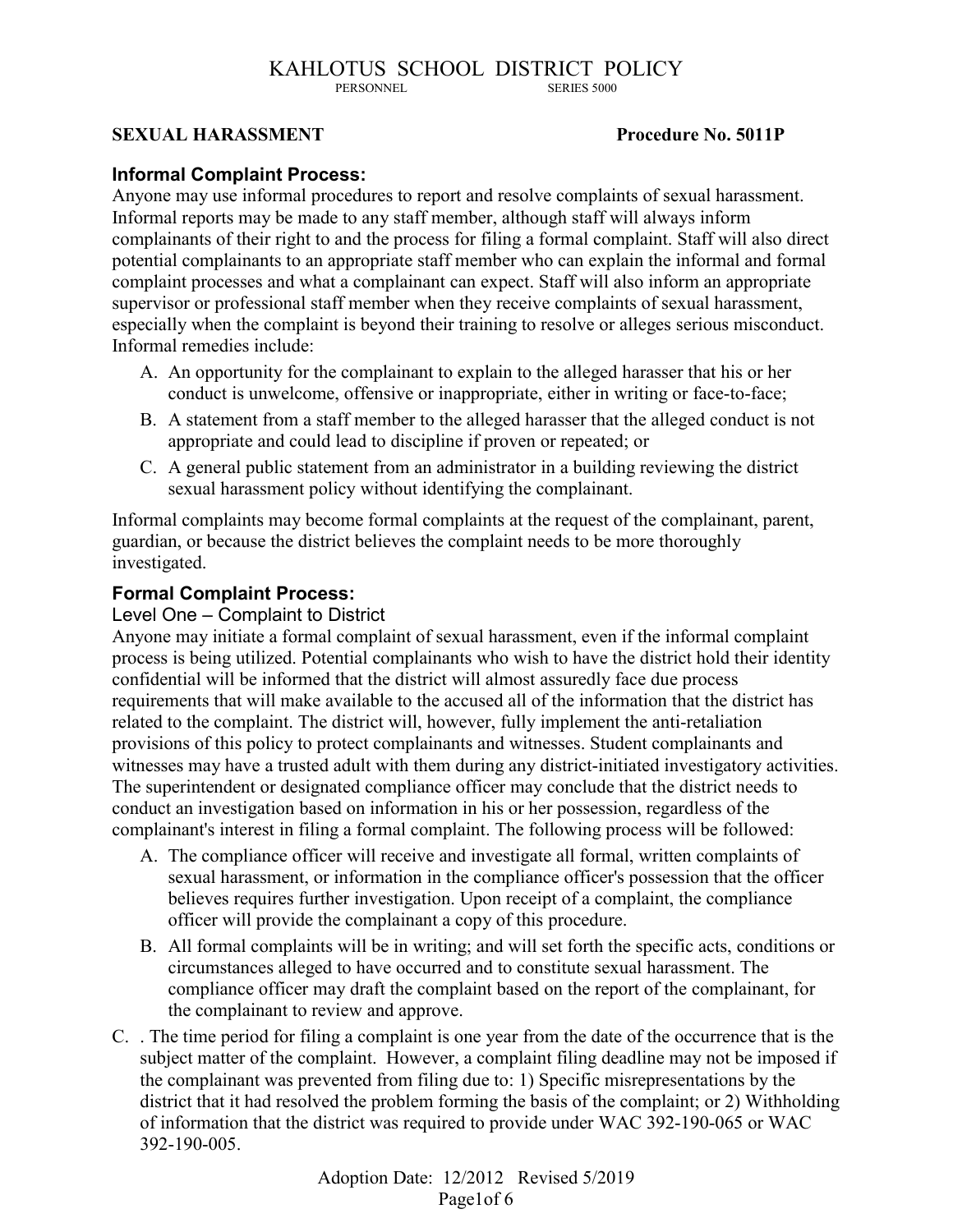- D. Complaints may be submitted by mail, fax, e-mail or hand-delivery to any district, school or to the district compliance officer responsible for investigating sexual harassment complaints. Any district employee who receives a complaint that meets these criteria will promptly notify the compliance officer.
- The district is prohibited by law from intimidating, threatening, coercing or discriminating against any individual for the purpose of interfering with their right to file a complaint under this policy and procedure and from retaliating against an individual for filing such a complaint.The school district and complainant may agree to resolve the complaint in lieu of an investigation. However, the compliance officer will investigate the allegations within thirty (30) calendar days.
- When the investigation is completed the compliance officer will compile a full written report of the complaint and the results of the investigation. If the matter has not been resolved to the complainant's satisfaction, the superintendent will take further action on the report.
- The superintendent will respond in writing to the complainant and the accused within thirty (30) calendar days of receipt of the complaint, unless otherwise agreed to by the complainant or if exceptional circumstances related to the complaint require an extension of the time limit. In the event an extension is needed, the district will notify the complainant in writing of the reason for the extension and the anticipated response date. At the time the district responds to the complainant, the district must send a copy of the response to the office of the superintendent of public instruction.
- The response of the superintendent or designee will include: 1) a summary of the results of the investigation; 2) a statement as to whether the district has failed to comply with sexual harassment laws; 3) if non-compliance is found, corrective measures the district deems necessary to correct it; and 4) notice of the complainant's right to appeal to the school board and the necessary filing information. The superintendent's or designee's response will be provided in a language the complainant can understand and may require language assistance for complainants with limited English proficiency in accordance with Title VI of the Civil Rights Act of 1964.
- E. Corrective measures deemed necessary will be instituted as quickly as possible, but in no event more than thirty days after the superintendent's mailing of written response, unless the accused is appealing the imposition of discipline and the district is barred by due process considerations or a lawful order from imposing the discipline until the appeal process is concluded. Staff may also pursue complaints through the appropriate collective bargaining agreement process or anti-discrimination policy.

# **Level Two-Appeal to Board of Directors**

If a complainant disagrees with the superintendent's or designee's written decision, the complainant may appeal the decision to the district board of directors , by filing a written notice of appeal with the secretary of the board within ten (10) calendar days following the date upon which the complainant received the response. :

The board will schedule a hearing to commence by the twentieth  $(20<sup>th</sup>)$  calendar day following the filing of the written notice of appeal, unless otherwise agreed to by the complainant and the superintendent or for good cause. Both parties will be allowed to

> Adoption Date: 12/2012 Revised 5/2019 Page2of 6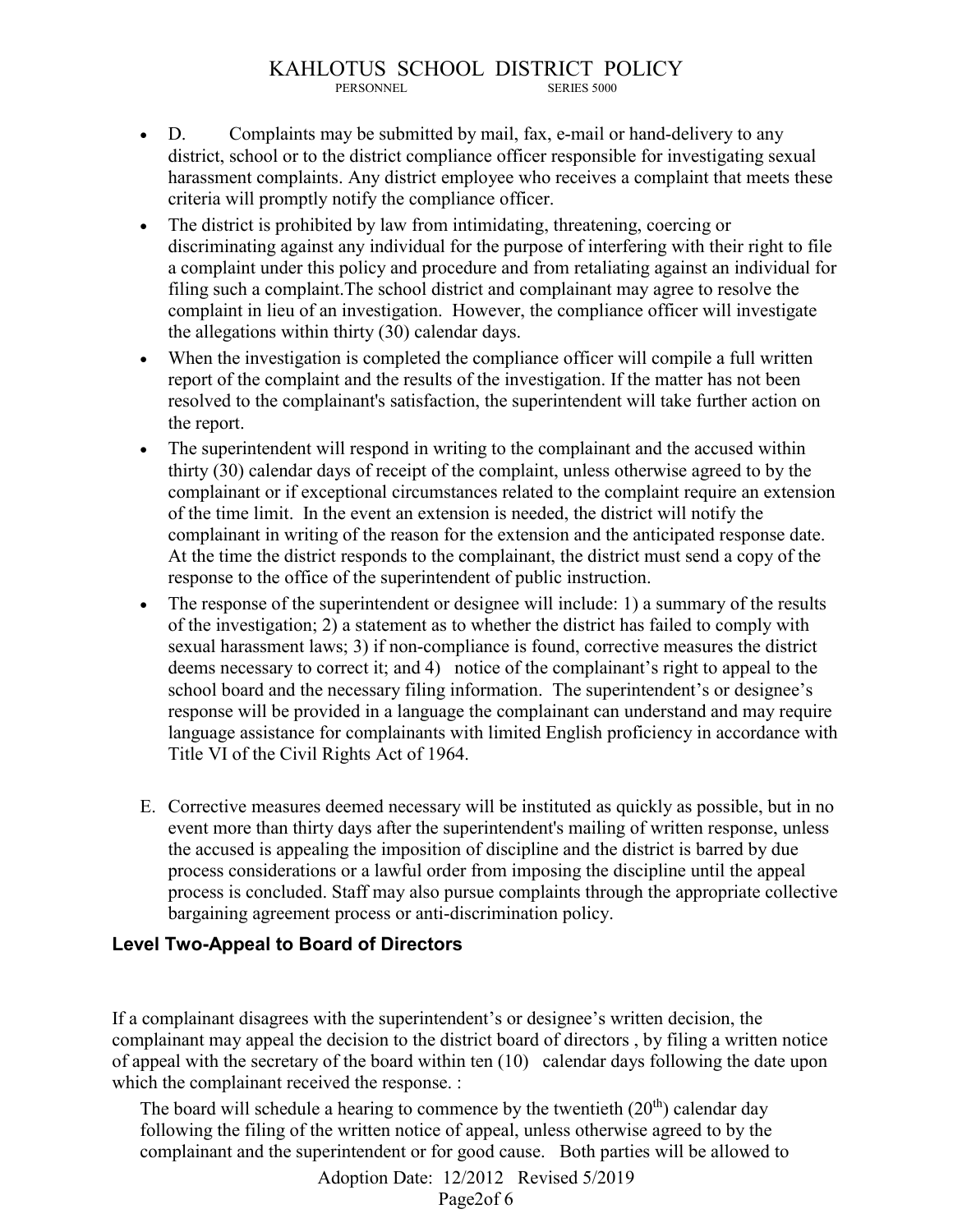# KAHLOTUS SCHOOL DISTRICT POLICY

SERIES 5000

present such witnesses and testimony as the board deems relevant and material. Unless otherwise agreed to by the complainant, the board will render a written decision within thirty (30) calendar days following the filing of the notice of appeal and provide the complainant with a copy of the decision. The decision will be provided in a language that the complainant can understand, which may require language assistance for complainants with limited English proficiency in accordance with Title VI of the Civil Rights Act. The decision will include notice of the complainant's right to appeal to the Superintendent of Public Instruction and will identify where and to whom the appeal must be filed. The district will send a copy of the appeal decision to the office of the superintendent of public instruction.

# **LevelThree-Complaint to the Superintendent of Public Instruction**

If a complainant disagrees with the decision of the board of directors, or if the district fails to comply with this procedure, the complainant may file a complaint with the superintendent of public instruction.

- 1. A complaint must be received by the Superintendent of Public Instruction on or before the twentieth (20) calendar day following the date upon which the complainant received written notice of the board of directors' decision, unless the Superintendent of Public Instruction grants an extension for good cause Complaints may be submitted by mail, fax, electronic mail, or hand delivery.
- 2. A complaint must be in writing and include: 1) A description of the specific acts, conditions or circumstances alleged to violate applicable anti-sexual harassment laws; 2) The name and contact information, including address, of the complainant; 3) The name and address of the district subject to the complaint; 4) A copy of the district's complaint and appeal decision, if any; and 5) A proposed resolution of the complaint or relief requested. If the allegations regard a specific student, the complaint must also include the name and address of the student, or in the case of a homeless child or youth, contact information.
- 3. Upon receipt of a complaint, the Office of the Superintendent of Public Instruction may initiate an investigation, which may include conducting an independent on-site review. OSPI may also investigate additional issues related to the complaint that were not included in the initial complaint or appeal to the superintendent or board. Following the investigation, OSPI will make an independent determination as to whether the district has failed to comply with RCW 28A.642.010 or Chapter 392-190, WAC and will issue a written decision to the complainant and the district that addresses each allegation in the complaint and any other noncompliance issues it has identified. The written decision will include corrective actions deemed necessary to correct noncompliance and documentation the district must provide to demonstrate that corrective action has been completed.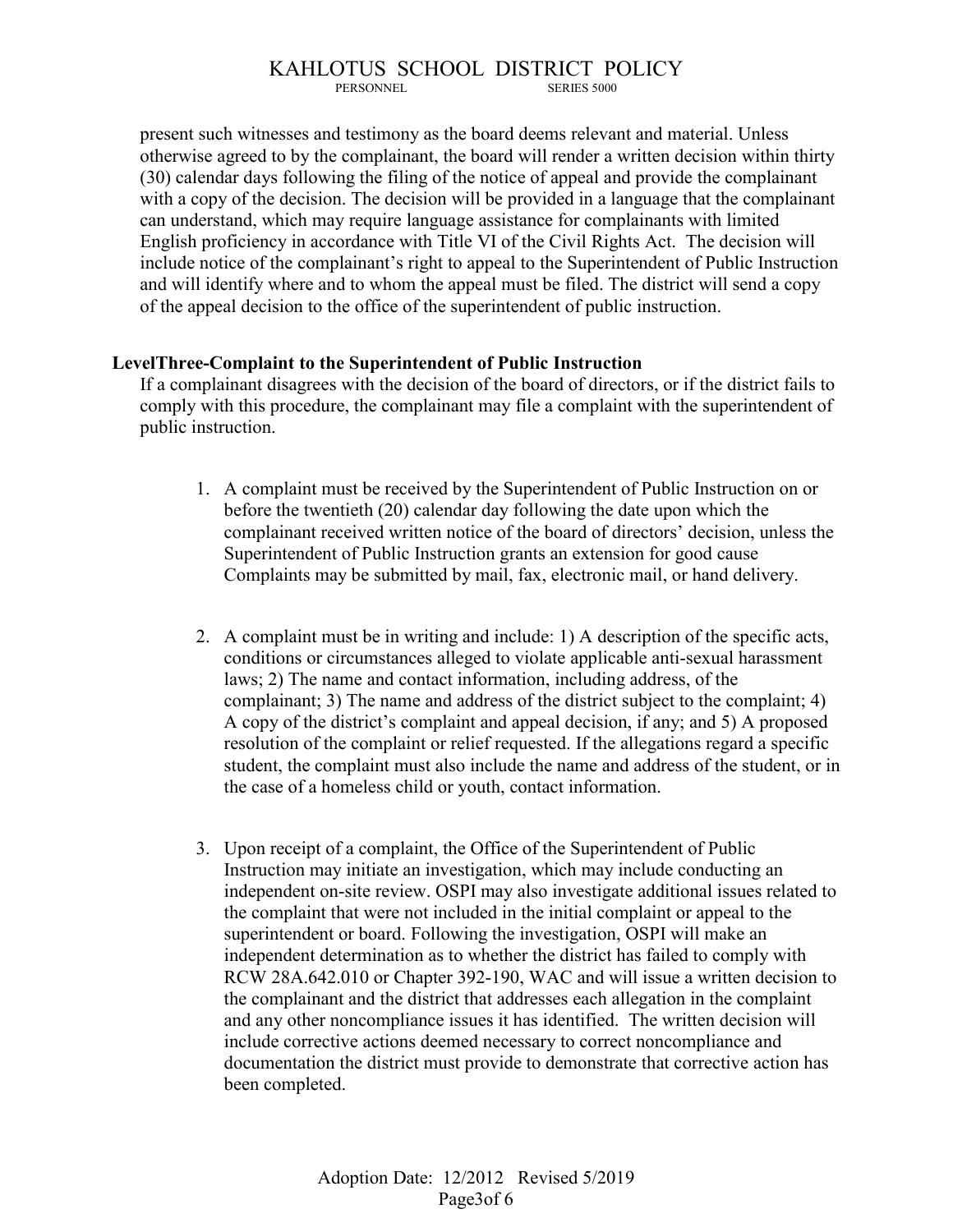#### KAHLOTUS SCHOOL DISTRICT POLICY SERIES 5000

All corrective actions must be completed within the timelines established by OSPI in the written decision unless OSPI grants an extension. If timely compliance is not achieved, OSPI may take action including but not limited to referring the district to appropriate state or federal agencies empowered to order compliance.

A complaint may be resolved at any time when, before the completion of the investigation, the district voluntarily agrees to resolve the complaint. OSPI may provide technical assistance and dispute resolution methods to resolve a complaint.

### **Level Four - Administrative Hearing**

A complainant or school district that desires to appeal the written decision of the Office of the Superintendent of Public Instruction may file a written notice of appeal with OSPI within thirty (30) calendar days following the date of receipt of that office's written decision. OSPI will conduct a formal administrative hearing in conformance with the Administrative Procedures Act, Chapter 34.05, RCW.

# A. **Mediation**

At any time during the complaint procedure set forth in WAC 392-190-065 through 392-190- 075, a district may, at its own expense, offer mediation. The complainant and the district may agree to extend the complaint process deadlines in order to pursue mediation.

The purpose of mediation is to provide both the complainant and the district an opportunity to resolve disputes and reach a mutually acceptable agreement through the use of an impartial mediator. Mediation must be voluntary and requires the mutual agreement of both parties. It may be terminated by either party at any time during the mediation process. It may not be sued to deny or delay a complainant's right to utilize the complaint procedures.

Mediation must be conducted by a qualified and impartial mediator who may not:

1) Be an employee of any school district, public charter school, or other public or private agency that is providing education related services to a student who is the subject of the complaint being mediated; or 2) Have a personal or professional conflict of interest. A mediator is not considered an employee of the district or charter school or other public or private agency solely because he or she serves as a mediator.

If the parties reach agreement through mediation, they may execute a legally binding agreement that sets forth the resolution and states that all discussions that occurred during the course of mediation will remain confidential and may not be used as evidence in any subsequent complaint, due process hearing or civil proceeding. The agreement must be signed by the complainant and a district representative who has authority to bind the district.

> Adoption Date: 12/2012 Revised 5/2019 Page4of 6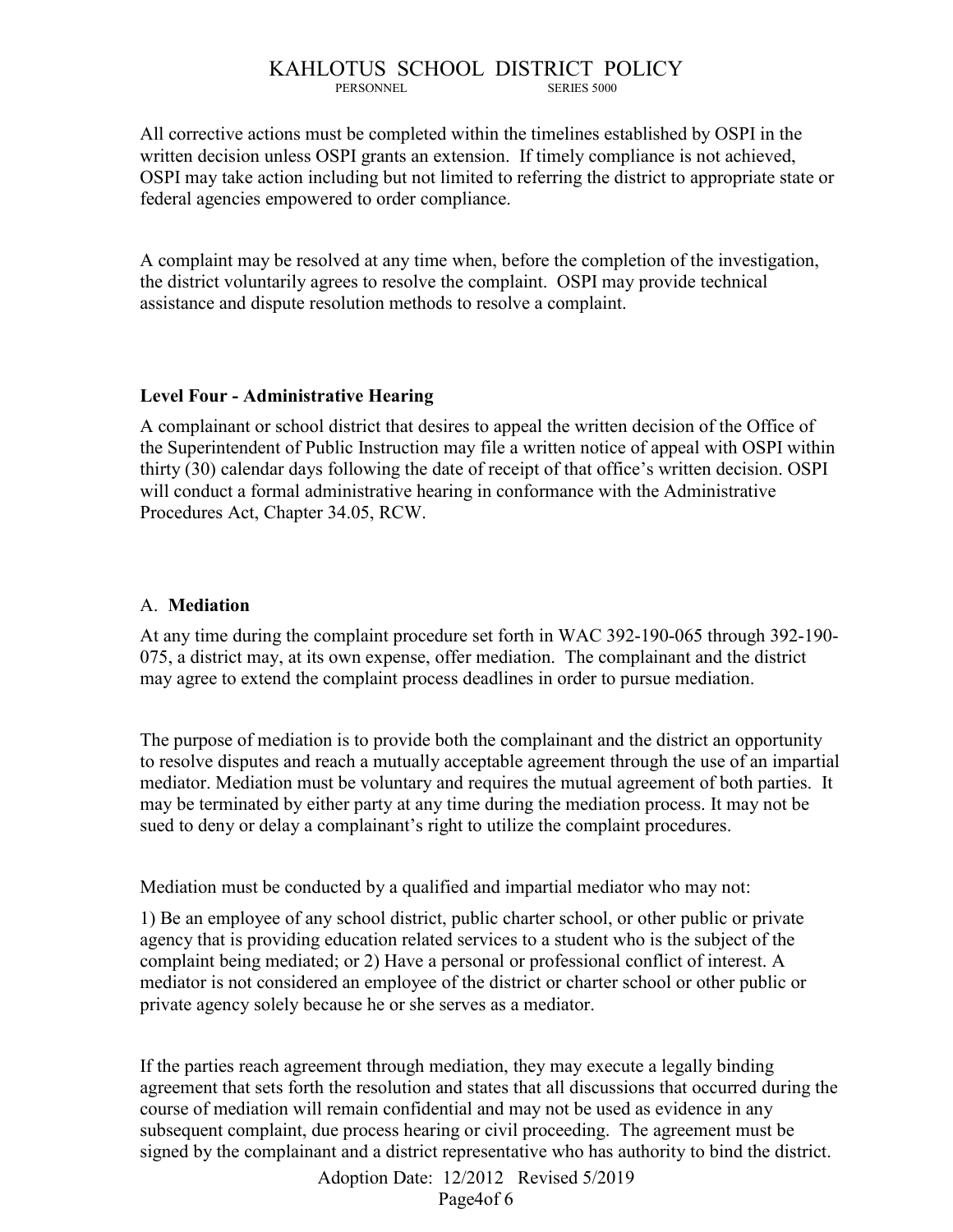#### KAHLOTUS SCHOOL DISTRICT POLICY<br>
PERSONNEL SERIES 5000 PERSONNEL

# **Training and Orientation**

A fixed component of all district orientation sessions for staff, students and regular volunteers will introduce the elements of this policy. Staff will be provided information on recognizing and preventing sexual harassment. Staff will be fully informed of the formal and informal complaint processes and their roles and responsibilities under the policy and procedure. Certificated staff will be reminded of their legal responsibility to report suspected child abuse, and how that responsibility may be implicated by some allegations of sexual harassment. Regular volunteers will get the portions of this component of orientation relevant to their rights and responsibilities.

Students will be provided with age-appropriate information on the recognition and prevention of sexual harassment and their rights and responsibilities under this and other district policies and rules at student orientation sessions and on other appropriate occasions, which may include parents. Parents will be provided with copies of this policy and procedure and appropriate materials on the recognition and prevention of sexual harassment.

A copy of the district's sexual harassment policy must be included in any publication of the district or of a school that sets forth the rules, regulations, procedures, and standards of conduct for the school or school district. The policy must also be conspicuously posted in each school district, and provided to each employee, volunteer, and student.

As part of the information on the recognition and prevention of sexual harassment staff, volunteers, students and parents will be informed that sexual harassment may include, but is not limited to:

- A. Demands for sexual favors in exchange for preferential treatment or something of value;
- B. Stating or implying that a person will lose something if he or she does not submit to a sexual request;
- C. Penalizing a person for refusing to submit to a sexual advance, or providing a benefit to someone who does;
- D. Making unwelcome, offensive or inappropriate sexually suggestive remarks comments, gestures, or jokes; or remarks of a sexual nature about a person's appearance, gender or conduct;
- E. Using derogatory sexual terms for a person;
- F. Standing too close, inappropriately touching, cornering or stalking a person; or
- G. Displaying offensive or inappropriate sexual illustrations on school property.

Annually the superintendent or designee will convene an ad hoc committee composed of representatives of certificated and classified staff, volunteers, students and parents to review the use and efficacy of this policy and procedure. The compliance officer will be included in the committee. Based on the review of the committee, the superintendent will prepare a report to the board including, if necessary, any recommended policy changes. The superintendent will consider adopting changes to this procedure if recommended by the committee.